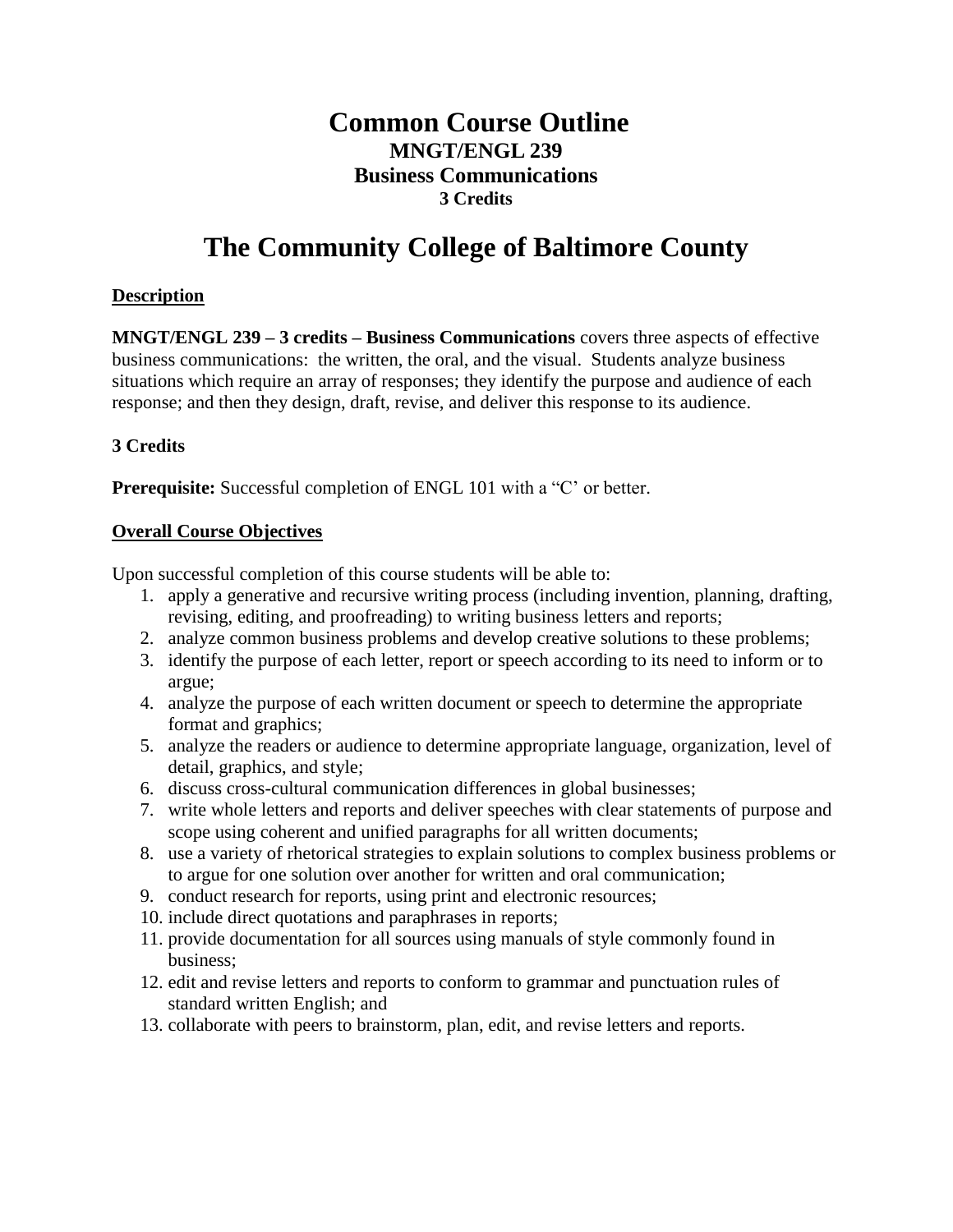### **Major Topics**

- I. Building blocks of effective messages
	- A. Adapting to the audience
	- B. Communicating across cultures
- II. The composing process
	- A. Brainstorming
	- B. Planning
	- C. Gathering
	- D. Organizing
	- E. Writing
	- F. Evaluating
	- G. Revising
	- H. Editing
	- I. Proofreading
- III. General business correspondence
	- A. Informative messages
	- B. Positive messages
	- C. Negative messages
	- D. Persuasive messages
	- E. Complaint adjustments
- IV. Formal and informal reports
	- A. Informational
	- B. Instructions
	- C. Proposals
	- D. Recommendations
- V. Resume and letter of application
- VI. Oral presentations
- VII. Collaboration
- VIII. Rules of standard, written, American English
	- A. Unity
	- B. Accuracy
	- C. Completeness
	- D. Grammatical construction (grammar, punctuation, and mechanics)
	- IX. Documenting sources using manuals of style commonly found in business

## **Course Requirements**

Grading procedures will be determined by the individual faculty member but will include the following:

**Exams:** At least two (2) in-class proctored module tests for traditional/face-to-face classes or at least two (2) proctored module tests for online/hybrid classes.

**Written Assignments:** Students are required to utilize appropriate academic resources. The individual faculty member will determine specific writing assignments but must include at least the following written assignments:

- Business correspondence (a minimum of 2)
- Short Informal Reports (a minimum of 2)